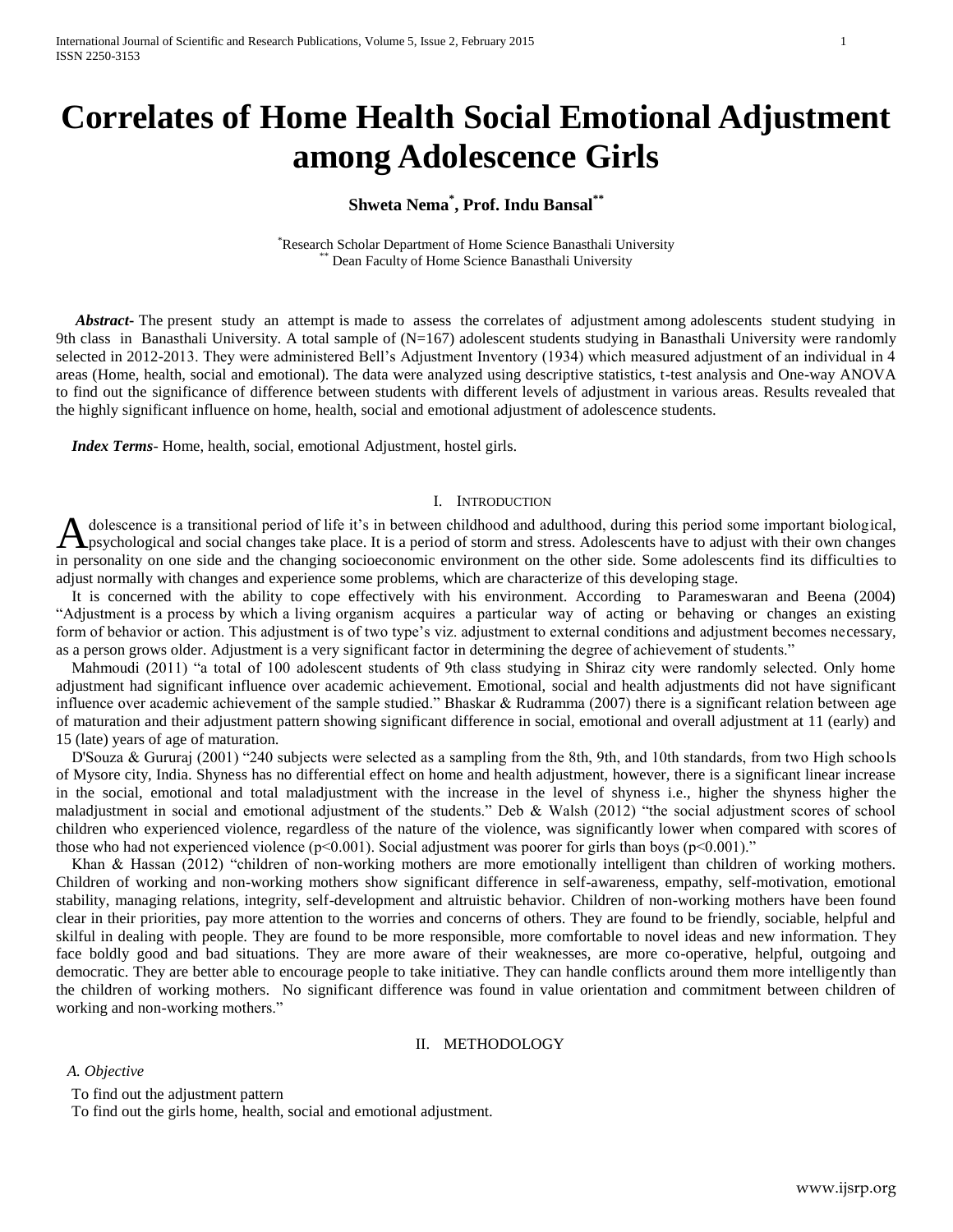International Journal of Scientific and Research Publications, Volume 5, Issue 2, February 2015 2 ISSN 2250-3153

#### *B. Delimitation*

To delimit a problem is to fix the boundaries of the piece of research work. The present is delimited in the following manner:

- 1. The present study was delimited to Banasthali University campus.
- 2. The study delimited to the 9th class girls of Banasthali University hostel.

## *C. Population and Sample*

 A total sample was 167 adolescents girls of 9th class were selected in two years. In 2012 randomly selected 105 girls and in 2013 selected 62 girls from Banasthali University hostel.

## *D. Tools*

 Bell's Adjustment Inventory developed by Dr. R.K. Ojha (1934) was used for the purpose of selection of data. This inventory includes four parts viz. home, health, social and emotional adjustment. The inventory is totally negative inventory. Each part has 35 questions, which are answered in 'Yes' and 'No'. For each 'Yes' responses 1 score is to be given and are not concerned to the 'No' responses. When an individual answer in 'Yes' it indicates his/her difficulties, if he/she answers as 'No' it indicates that the individual has no difficulty in that particular area.

#### III. RESULTS AND DISCUSSION

 The result revealed that the correlates of home, health, social and emotional adjustments among adolescence girls are highly significance.

**Table-1:**

Mean-Values results are showing home, health, social and emotional adjustment of girls.

| Areas     | Mean  | <b>Std. Deviation</b> | т      | $Sig. (2-tailed)$ |
|-----------|-------|-----------------------|--------|-------------------|
| Home      | 7.78  | 2.926                 | 34.359 | $.000**$          |
| Health    | 6.27  | 4.140                 | 19.571 | $.000**$          |
| Social    | 16.46 | 3.474                 | 61.232 | $.000**$          |
| Emotional | 12.34 | 6.033                 | 26.436 | $.000**$          |
| total     | 42.85 | 12.536                | 44.174 | $.000**$          |

\*\* Significant at 0.01 level.

 Table 1 showed that the highly significance level in home, health, social and emotional adjustment of girls. Girl's social adjustment (M = 16.46, SD = 3.474) emotional adjustment (M = 12.34, SD = 6.033) home (M = 7.78, SD = 2.926) health (M = 6.27,  $SD = 4.140$ .

## **Table-2:**

One-way ANOVA results for home, health, social and emotional adjustment of girls.

|                       | Sum of Squares | Df  | Mean Square |         | Sig.     |
|-----------------------|----------------|-----|-------------|---------|----------|
| <b>Between Groups</b> | 10696.096      |     | 3565.365    | 192.304 | $.000**$ |
| <b>Within Groups</b>  | 12310.719      | 664 | 18.540      |         |          |
| Total                 | 23006.814      | 667 |             |         |          |

Table 2 showed that the highly significance level at (.000\*\*) (F 192.304)

The results show that for school girls living in hostels social adjustment is the highest importance followed by their emotional adjustment, whereas home and health adjustments are lesser important. The reason for social adjustment to be of the highest importance is that because in hostels girls stay far away from their family and relatives. They spend most of their time with hostelmates who come from different background and from different geographical parts. Students are very highly attached with mates and